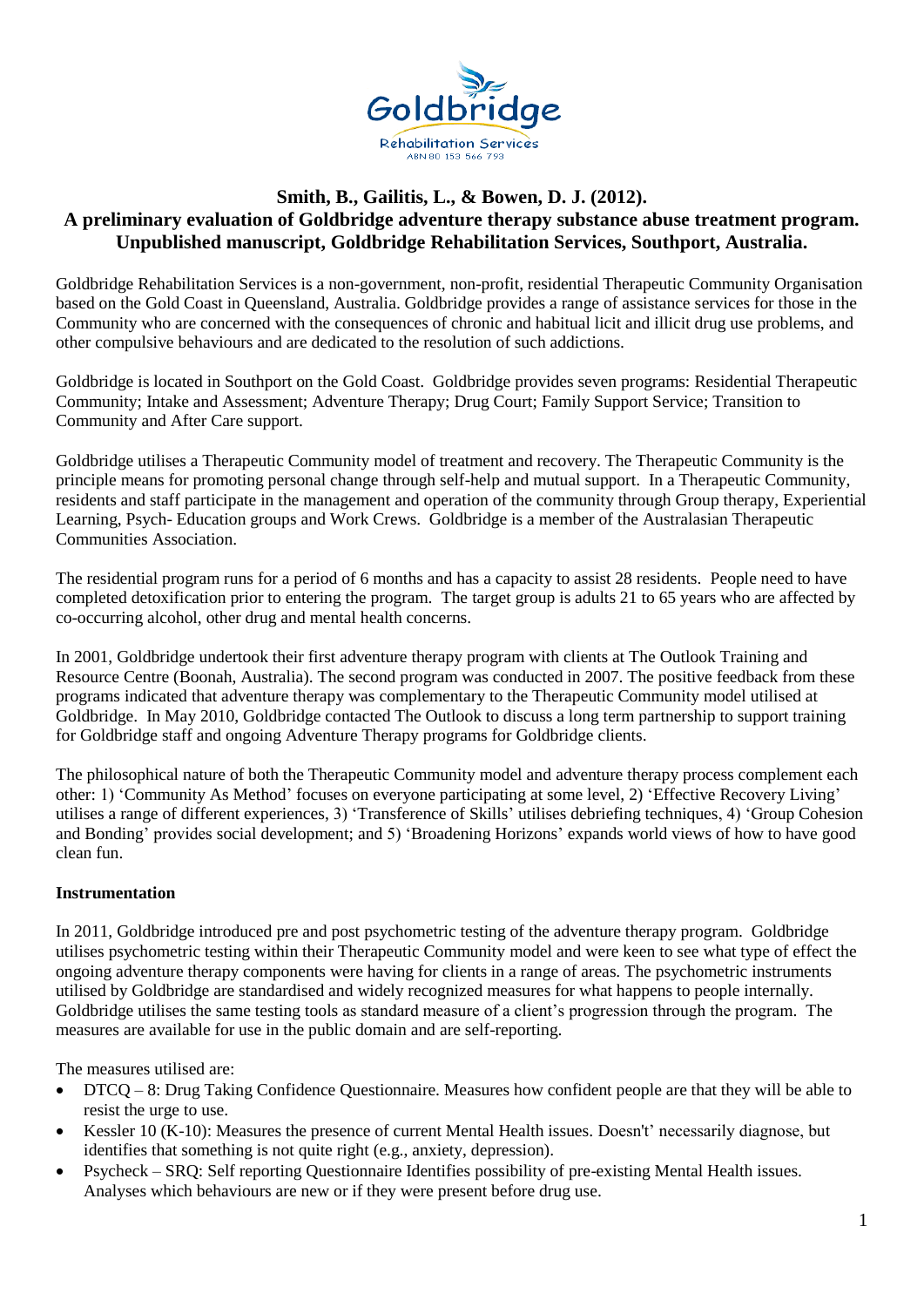- URICA Scale: University of Rhode Island Change Assessment. The URICA assesses motivation for change by providing scores on four stages of change: pre-contemplation, contemplation, action and maintenance.
- DASS 21: Depression, Anxiety, Stress Scale. : Gives a total score and individual scores for each disorder. If the total score is high it reflects that the person is very uncomfortable within themselves.

### **Participants and Program**

Goldbridge undertook psychometric testing with 18 participants (11 females, 7 males; mean age  $= 38$ ) who completed both parts of the adventure therapy cycle and all of the testing in 2011. See Appendix A for an outline of the program. Briefly, the cycle consists of three stages: two Adventure Therapy programs one month apart (Stage 1 and Stage 3), and an interim period (Stage 2). The first program is a two day program; the second is a three day program including an overnight base camp. In between the programs, survey respondents participated fully in the Residential Therapeutic Community program. Themes that came out of the first program are consolidated through the Therapeutic Community group processes. Psychometrics were completed pre and post both programs.

#### **Results**

There were 18 participants who provided pre and post data. Descriptive statistics (means and standard deviations), and effect sizes (Cohen's d) and variance were calculated for each of the measures. Table 1 outlines the changes between the beginning of the first program and end of the second program (i.e., the full cycle) for the 18 participants. Figure 1 depicts the changes for K10, Depression, Anxiety, Stress, Psycheck and Readiness to Change, while Figure 2 depicts changes for Resisting Urges.

An effect size is a simple, standardised statistic for measuring how much change occurred between the pre and posttesting. This provides advantages over traditional testing because the effect size is more descriptive. For example, a negative effect size indicates a reduction in scores, an effect size of zero means no change, and a positive effect size indicates improvement. A guide to interpreting effect sizes is provided in Table 2. The effectiveness of Goldbridge's adventure therapy program cycle for clients with substance use problems is demonstrated in survey results that show positive improvements on all measures.

When looking at how much change occurred between T1 and T4, particularly impressive were the very outstanding result for K10, very high results for Depression and Stress, and above average result for anxiety. An average result was found for Psycheck, and a below average result was found for Readiness to Change. Preliminary results therefore indicate that linking both the Therapeutic Communities and adventure therapy models together have been positive for clients.

Goldbridge is committed to continuing with adventure therapy programs and will do a full review in 2013/2014. The following will be looked at throughout the next couple of years:

- Analysing outcomes utilising different adventure therapy activities.
- Analysing data in line with a Control group.
- Continue pre and post testing to gather more data.
- Publish a report after 2/3 years.
- Explore the possibility of independent analysis.
- URICA Scale: minimal change at this time. Thus, continue to analyse and utilise this as a target topic during debriefs.
- Keep tracking retention rates of the program focusing on retention in the first four weeks.

### **Contact details**

Goldbridge Rehabilitation Services <http://www.goldbridge.com.au/> 16 White Street, Southport. Queensland 4215 Phone: (07) 5591 6871 Fax: (07) 5591 6865 • **Bernice Smith – [bernice@goldbridge.com.au](mailto:bernice@goldbridge.com.au)**

• **Leon Gailitis – [leon@goldbridge.com.au](mailto:leon@goldbridge.com.au)**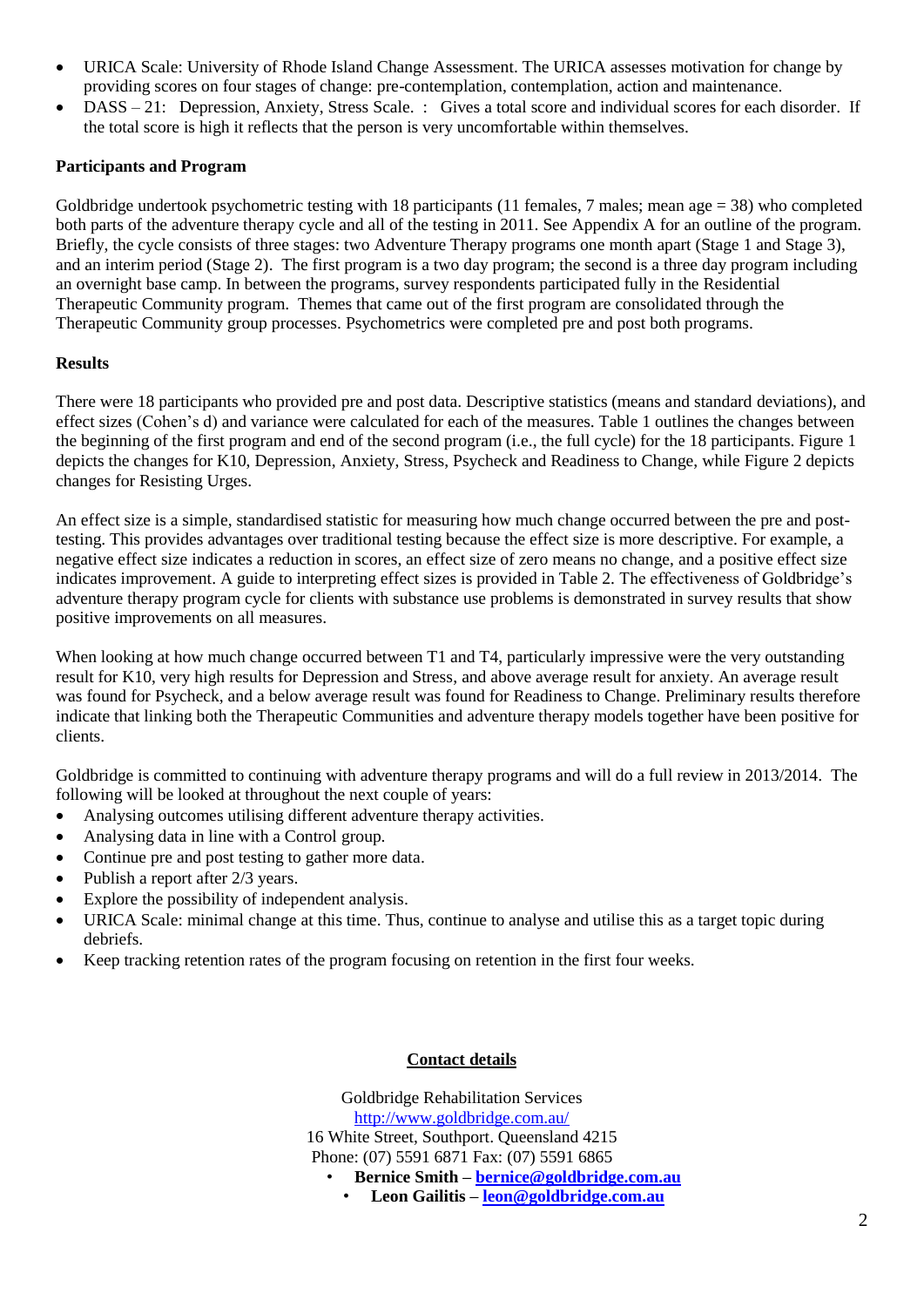Table 1

|                       |           |           |           |           | <b>Effect Size</b> |          |
|-----------------------|-----------|-----------|-----------|-----------|--------------------|----------|
|                       | Time 1    | Time 2    | Time 3    | Time 4    | T1 to T2           | T1 to T4 |
| $K10*$                | 20.833    | 18.944    | 16.278    | 15.611    | .218               | .716     |
|                       | (8.305)   | (9.013)   | (7.044)   | (5.392)   | [.057]             | $[.070]$ |
| Depression*           | 8.889     | 8.444     | 6.889     | 4.778     | .046               | .510     |
|                       | (9.029)   | (10.071)  | (8.897)   | (6.477)   | [.056]             | $[.063]$ |
| Anxiety*              | 8.778     | 7.778     | 5.333     | 6.000     | .108               | .326     |
|                       | (9.681)   | (8.809)   | (8.175)   | (6.325)   | [.056]             | [.059]   |
| Stress*               | 14.389    | 15.000    | 13.111    | 9.444     | $-.062$            | .545     |
|                       | (9.960)   | (9.610)   | (9.029)   | (7.816)   | [.056]             | $[.064]$ |
| Resist Urges**        | 520.000   | 551.111   | 552.222   | 603.333   | .175               | .490     |
|                       | (158.077) | (193.083) | (198.244) | (179.967) | [.056]             | $[.062]$ |
| Psycheck*             | 2.889     | 2.833     | 2.556     | 2.167     | .017               | .250     |
|                       | (3.142)   | (3.519)   | (3.518)   | (2.526)   | [.056]             | $[.057]$ |
| Readiness to Change** | 1.361     | 1.694     | 1.389     | 1.417     | .492               | .164     |
|                       | (.340)    | (.780)    | (.343)    | (.343)    | $[.062]$           | $[.056]$ |

*Mean, Standard Deviations and Effect Sizes (N = 18)*

\*Lower post scores signify improvement.

\*\*Higher scores signify improvement

Standard deviations are provided in circular brackets () Variance is provided in square brackets []

T1: Stage 1- Start of day one

T2: Stage 1- End of day two

T3: Stage 3- Start of day one

T4: Stage 3- End of day three

Table 2

*Outdoor Education Effect Size Descriptors*<sup>1</sup>

| <b>Effect Size</b> | <b>Amount of Change Descriptors</b> |
|--------------------|-------------------------------------|
| Below 0            | No change                           |
| 0 to $0.055$       | Doubtful                            |
| $0.055$ to $0.165$ | Below average                       |
| $0.165$ to $0.275$ | Average                             |
| 0.275 to 0.385     | Above average                       |
| 0.385 to 0.495     | High                                |
| $0.495$ to $0.605$ | Very high                           |
| $0.605$ to $0.715$ | Outstanding                         |
| 0.715 to 0.825     | Very outstanding                    |
| 0.825 to 0.935     | Exceptional                         |
| Above 0.935        | Very exceptional                    |

<sup>1</sup> <sup>1</sup> Based on: Neill, J. T. & Richards, G. E. (1994). *A research evaluation of the development outcomes of Young Endeavour's ten day sail training voyages during 1993.* Canberra, Australia: Australian Outward Bound Foundation.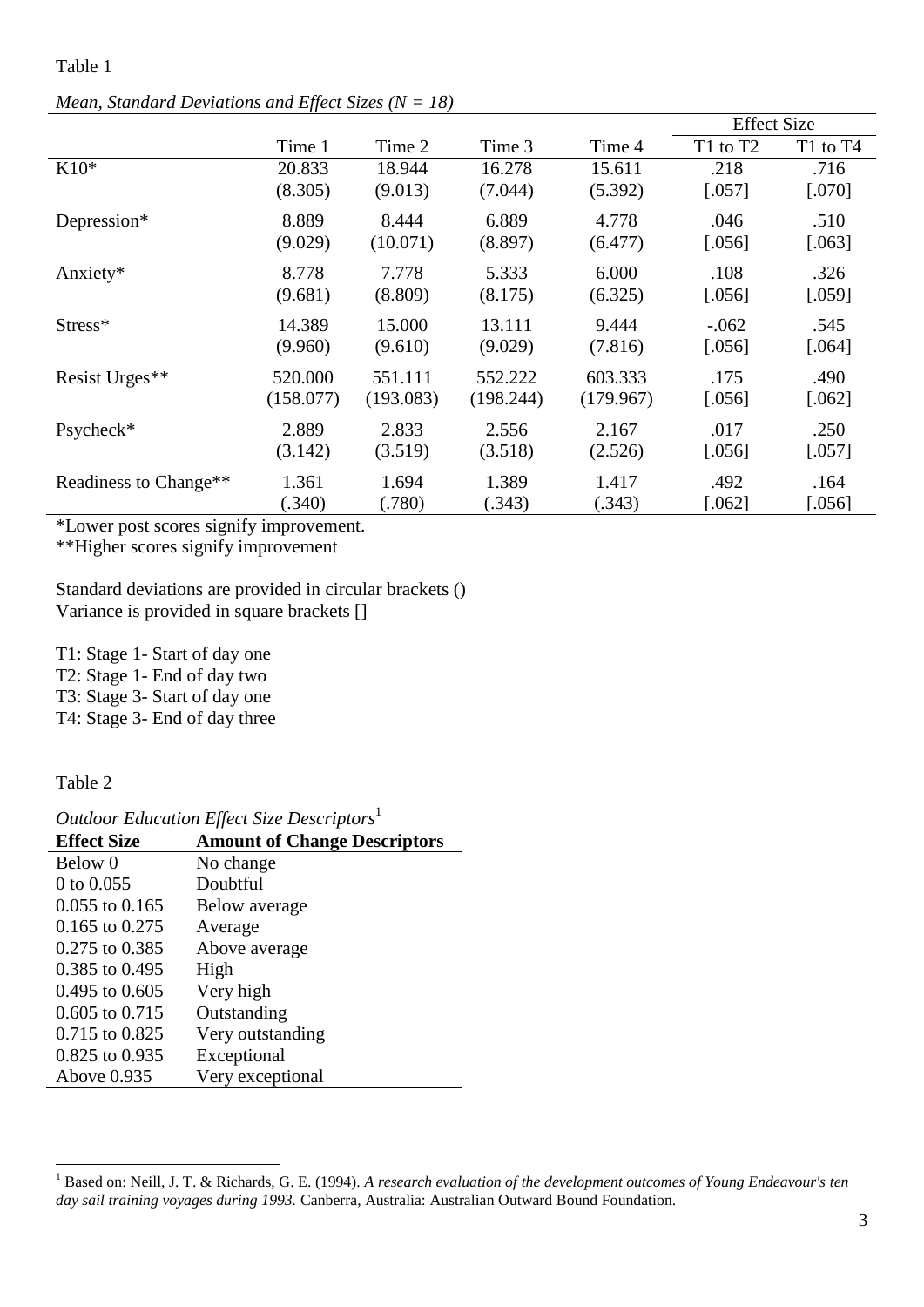

Figure 1*. Mean change scores for K10, Depression, Anxiety, Stress, Psycheck and Readiness to Change (T1-T4).*



Figure 2. *Mean change scores for Resisting Urges (T1-T4).*